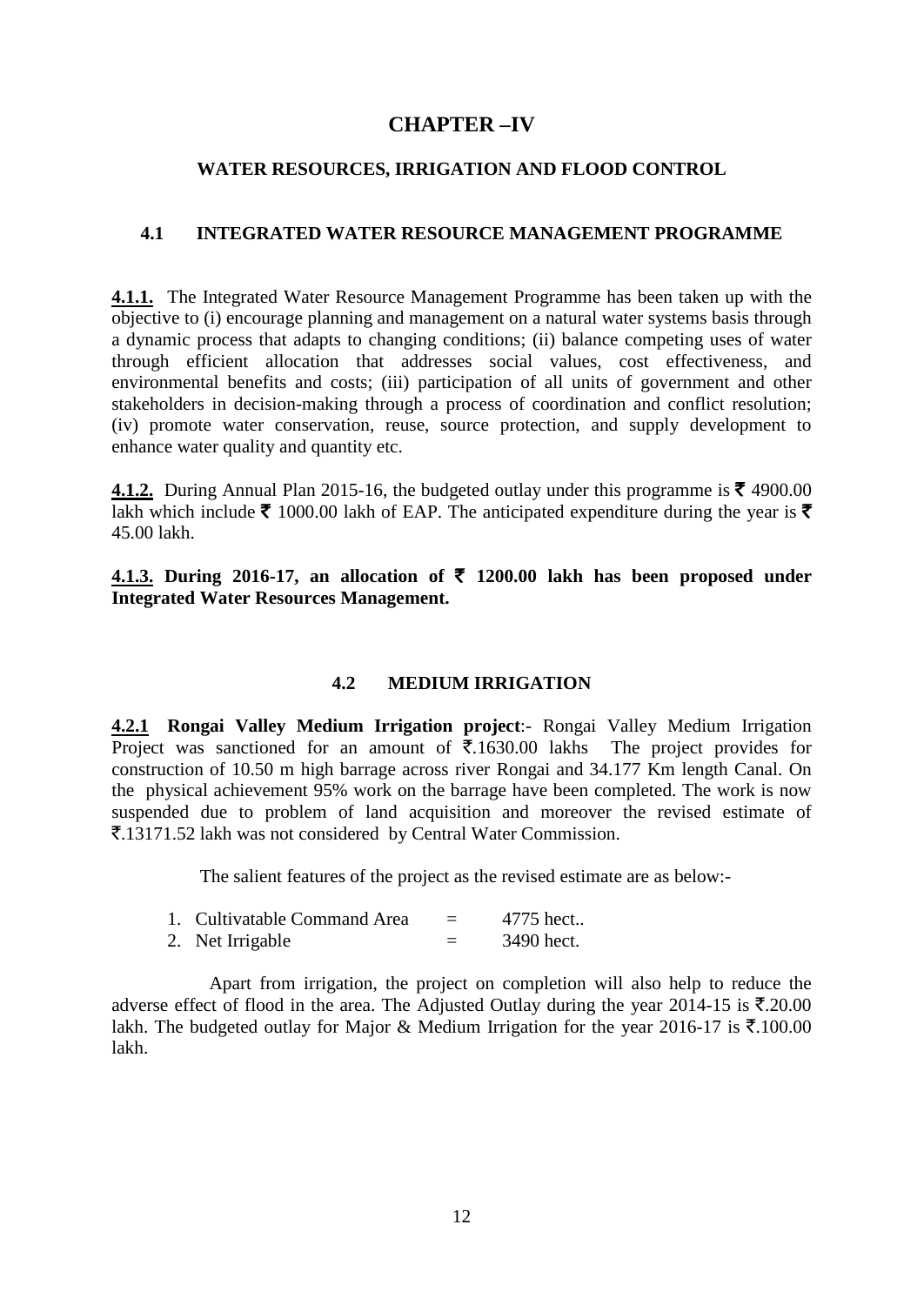## **4.3 MINOR IRRIGATION**

**4.3.1.** The identified ultimate irrigation potential of the State is approximately 2.18 lakh hectare. As on March 2015, the irrigation work in the State increased from 45137.73 to 73573.488 hectares which is about 34 % of the irrigation potential. The physical achievement during 2014-15 was 4766.758 Ha and the Financial achievement was  $\bar{\tau}$  5222.16 lakh. The anticipated achievement in irrigation project during 2015-16 is 6400 Ha and the proposed targets for 2016-17 is also 6400 Ha.

**4.3.2.** The schemes are funded mainly by the Government of India under the Pradhan Mantri Krishi Sinchaya Yojana (PMKSY), Command Area Development and Water Management (CAD&WM) and Rationalisation of Minor Irrigation Statistics (RMIS). Projects are also being taken up under State Plan as well as loans from NABARD under RIDF. New initiatives taken up by the Department include implementation of Jalkund & multipurpose reservoirs for ensuring efficient use of water to the different needs of the communities.

**4.3.2.** The approved outlay during the Twelfth Plan (2012-2017) is  $\bar{\mathbf{\mathcal{F}}}$  76000.00 lakh.

|          |         |                   | ( <b>₹. In lakh</b> ) |
|----------|---------|-------------------|-----------------------|
| SI No.   | Year    | <b>Allocation</b> | <b>Expenditure</b>    |
|          |         |                   |                       |
| . .      | 2014-15 | 11350.00          | 4772.63               |
| <u>.</u> | 2015-16 | 11350.00          | 4290.00 (anticipated) |
|          | Total   | 22700.00          | 9062.63               |

The year wise expenditure during 2014-15 and 2015-16 is as indicated below:-

**4.3.3. The Tentative budget for Annual Plan 2016-17 is** ` **11200.00 lakh**.

# **4.4 COMMAND AREA DEVELOPMENT**

**4.4.1.** The Command Area Development Programme (CADP) was launched in December 1974 as a Centrally Sponsored to improve irrigation potential utilisation and optimise agricultural production from irrigated land through integrated and coordinated approach of efficient water management. The programme has been further restructured and renamed as 'Command Area Development and Water Management Programme (CADWM Programme)' to make it more comprehensive and beneficial to farmers. The scheme has been implemented as a State Sector Scheme during the XI Five Year Plan.

**4.4.2.** The proposed allocation for Command Area Development sector during the Twelfth Five Year Plan (2007-2012) is  $\bar{\xi}$  350.00 lakh. During 2015-16,  $\bar{\xi}$  110.00 lakh was provided for CAD and the anticipated expenditure is only  $\bar{\xi}$  2.00 lakh.

# **<u>4.4.3.</u> During 2016-17, an amount of**  $\overline{\xi}$  **200.00 lakh is budgeted for CAD.**